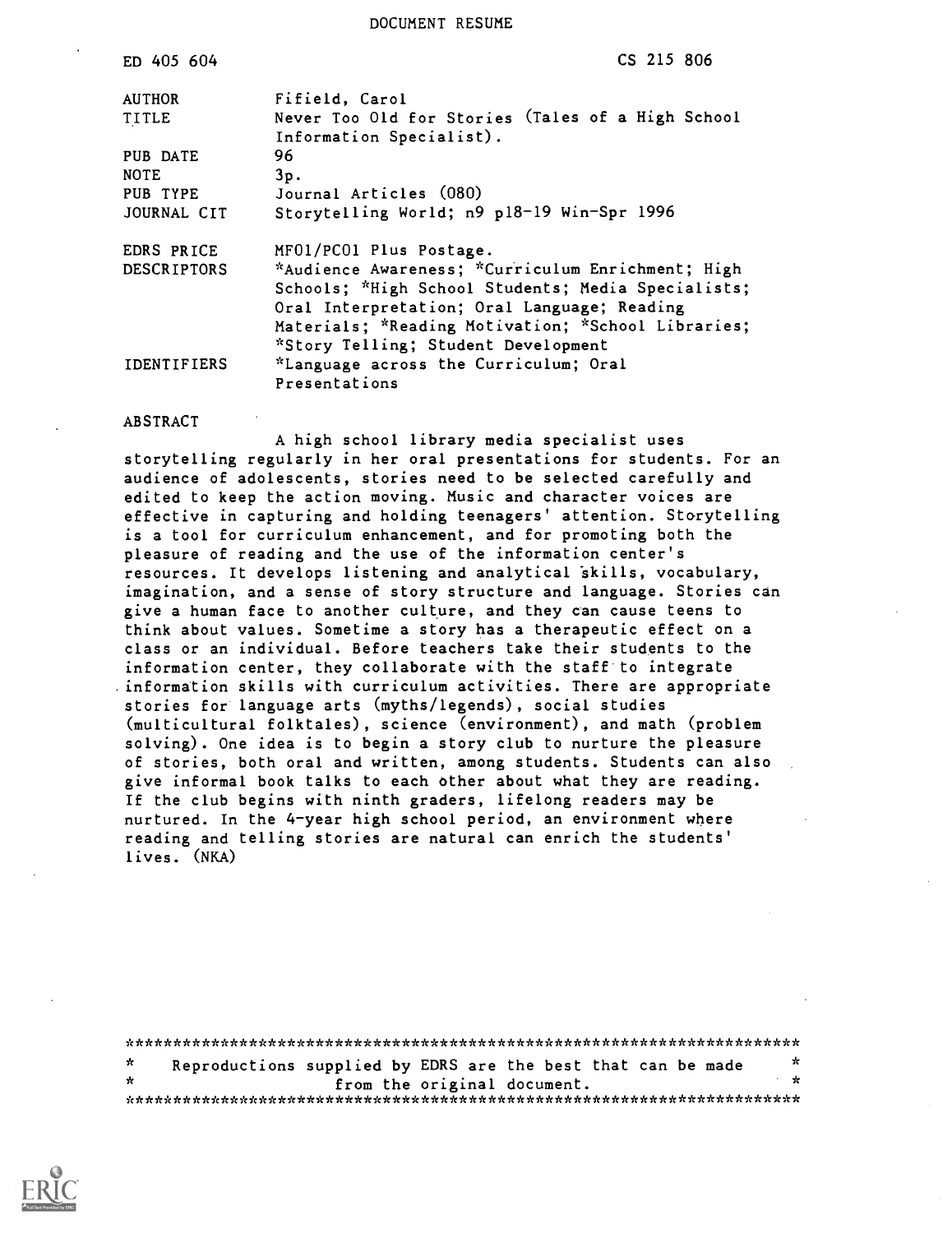## IMinOr changes have been made Icimprove reproduction Quality. Points of view or opinions stated in this ment do not necessarily represent official OERI position or policy. Never Too Old for Stories (Tales of a High School Information Specialist)

U.S. DEPARTMENT OF EDUCATION Office of Educational Research and Improvement EDUCATIONAL RESOURCES INFORMATION CENTER (ERIC)

144;:is document has been reproduced as received from the person or organization received from the person or organization<br>originating it.

ED 405 604

I e

> © 1996 by Carol Fifield, P.O. Box 558242 Miami, FL 33255

WAS SITTING NEAR THE BACK CORNER of the high school gym, watching students arrive for the December holiday assembly. They filled up the single wall of bleacher seats and overflowed into standing-room-only spots along the sides and back wall. Postlunch teenage energy bounced off the walls. The students did pep rally cheers. The undulation of a wave broke out here and there.

I began to panic. In thirty minutes it would be my turn to perform. Following a dynamic dance and drum duo, carols sung Whitney Houston style, and a holiday rap number, my job would be to get 500 high school students to listen to a Haitian folktale! Did I mention poor acoustics? I searched my repertoire for something else to do, but it was too late. "Just trust the story," I told myself. "They're not too old for stories."

The moment came. It took several minutes for the crowd to quiet down. Then I began telling One, My Darling, Come to Mama, the Cinderella-esque story of Philamandre, the rejected daughter who shows her mother a kindness she herself never knew. As I sang the story's refrain for the last time, there was total silence in the gym. Then applause.

When the assembly ended, a young

man came across the gym floor. "Thank you for telling us that story." He shook my hand. In the hall students spotted me, smiled, and began singing the story's refrain: "Stay, Philamandre, stay where you are." Teachers reported that their students talked about the story and periodically would break into song. One young man said he liked the story, then paused and added quietly, "That's what my family is like." Yes, teenagers love stories too.

I use storytelling regularly as a high school information specialist (the evolving role of library media specialist). I select the stories carefully for the intended audience and edit them well to keep the action moving. Music and character voices are very effective in capturing and holding teenagers' attention. The Haitian folktale told in the gym was chosen because it had these two elements as well as a powerful storyline. I suspect that a key to the teenagers' acceptance of me as storyteller may be my willingness to be vulnerable in front of them, e.g., singing in a so-so voice or physically and vocally portraying an elephant. Once they are hooked on the pleasure of listening to stories, I can also tell great stories normally told to a younger audience by using an appropriate introduction, such as: "I love all the stories I tell, and Wiley and the Hairy Man is one of my special favorites. It's a story I would tell to your brothers and sisters and to your grandparents. It's a story for everyone."

Overtly, storytelling is a tool for curriculum enhancement, and for promoting both the pleasure of reading and the use of the Information Center's resources. Covertly, it develops listening and analytical skills, vocabulary, imagination, and a sense of story structure and language. Stories can give a human face to another culture, and they can cause teens to think about values. Some teachers have witnessed a story's therapeutic effect on a class or individual. Storytelling is also an important public relations tool: The students feel comfortable approaching "the storyteller" for assistance, and by extension they have a positive feeling toward the Information Center.

Before bringing their classes into the Information Center, teachers collaborate with our professional staff to integrate information skills instruction with their curriculum activities. In this manner, and through informal conversations, I know what is being taught and can suggest a storytelling enhancement to the curriculum. Here are some selected examples:

#### Language Arts

Myths and legends: Phaeton, Ulysses, Sir Gawain and Dame Ragnell.

Story poems: The Negro Speaks of Rivers, by Langston Hughes; Sick, Hug o' War, and Sarah Cynthia Sylvia Stout Would Not Take the Garbage Out, by Shel Silverstein.

#### Social Studies

Multicultural folktales: Tusi and the Great Beast from Behind the Back of the Mountain, retold by Verna Aardema (South Africa); Mary Culhane and the Dead Man in The Goblin's Giggle, retold by Molly Bang (Ireland); Tayzanne, in The Magic Orange Tree and Other Haitian Folktales, collected by Diane Wolkstein.

History storytelling: Commodore Perry Comes to Japan, by Carol Fifield.

Social Issues: Strength! in Peace Tales, by Margaret Read MacDonald.

#### Science

(Environment) Wetlands: Wiley and the Hairy Man in Twice Upon a Time, by Judy Sierra and Robert Kaminski.

Biology: Tuesday, by David Weisner (Caldecott Medal); Joyful Noise: Poems for Two Voices, by Paul Fleischman (Newbery Medal).

#### Math

Problem solving: The Cleverest Son, The Sticks of Truth, Dividing the Horses in Stories to Solve, retold by George Shannon.<br>BEST COPY AVAILABLE

HAS BEEN GRANTED BY ro I d

PERMISSION TO REPRODUCE AND DISSEMINATE THIS MATERIAL

Storytelling World, Winter/Spring, 1996, Page 18

2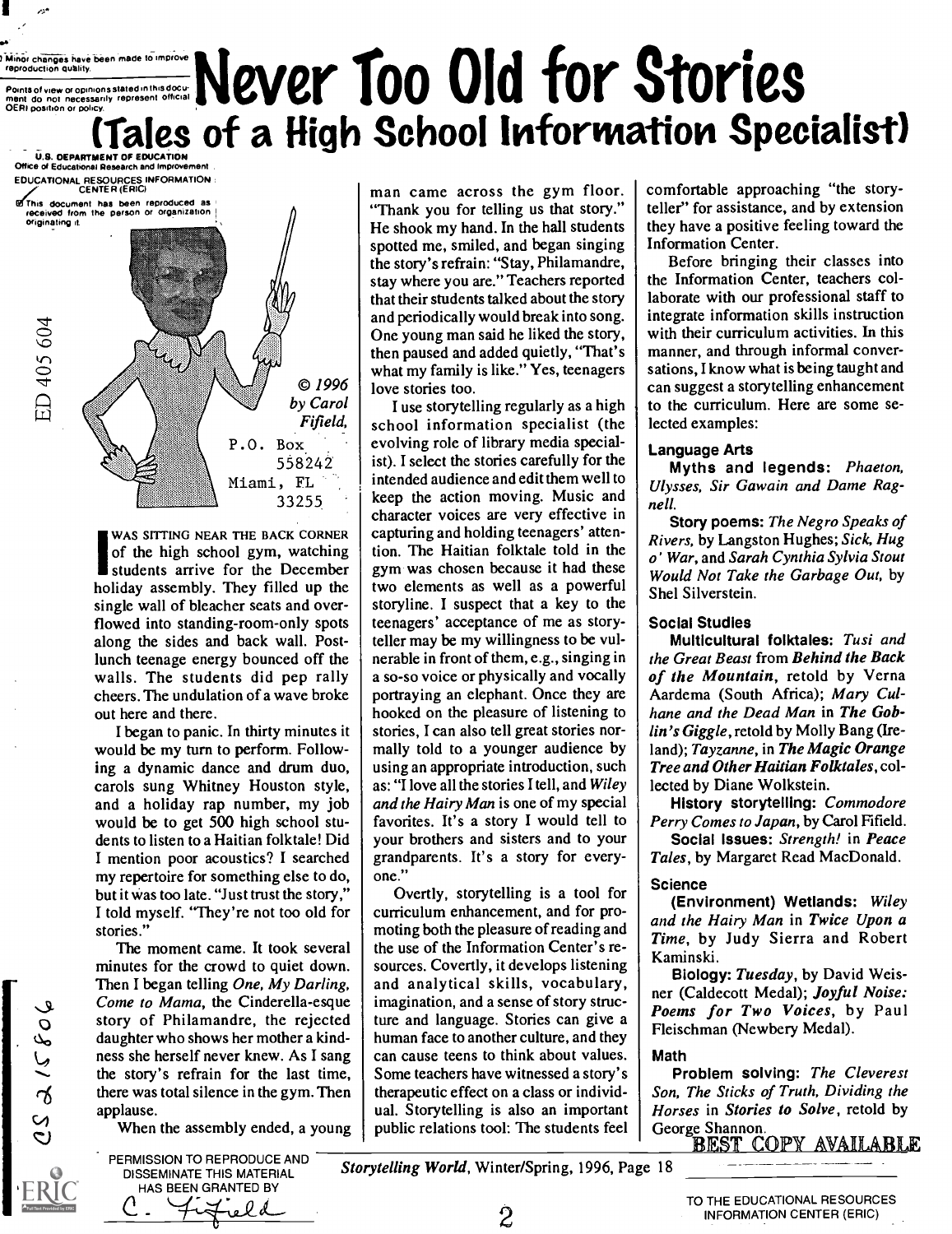#### High School Orientation

Folktales for values: One, My Darling, Come to Mama in The Magic Orange Tree and Other Haitian Folktales, collected by Diane Wolkstein; Heaven and Hell in Stories to Solve, retold by George Shannon.

Storytelling techniques help me "talk the books off the shelf" in the casual one-on-one encounter with a student in need of an engaging story or in formal class booktalks (a brief and enticing "talk" about the book, usually with one or more excerpts). I also whet the teenagers' interests with picture books. Yes, picture books: Reflections by Ann Jonas; Heckedy Peg by Audrey Wood, illustrated by Don Wood; Ben's Trumpet, by Rachel Isadora; The Boy Who Drew Cats, told by Arthur A. Levine and illustrated by Frederic Clement; Jan Pienkowski's dinner time; and anything by Chris Van Allsburg. These are a few of the books with illustrations that enhance students' imaginations through visual storytelling. They can also read them to younger brothers and sisters.

A colleague and I began a story club to nurture the pleasure of stories, both oral and written, among our students. We find that voluntary sharing of personal stories is a great way to bring the students into their own as storytellers. They also enjoy giving informal booktalks to each other about what they are reading. Most of the club's members are ninth graders, and we see them as lifelong readers in progress. We are excited about the potential impact that can be made over a four-year period in creating an environment where reading and telling stories are a natural part of their lives. The students can earn community service points through telling stories to the elderly or young children in the community, by taking photographs for a "Caught Reading" bulletin board, or by giving or videotaping a book commercial.

At a recent faculty meeting, I told the Chinese folktale about the difference between heaven and hell (working together to overcome problems versus everyone for him/herself). I wondered if this simple folktale would be able to hold the attention of tired teachers anxious to go home. As the story unfolded, side conversations and paper grading were suspended as listeners were caught up in the power of storytelling. The same thought that had come to me in the gym over a year before again crossed my mind: We're never too old<br>for stories. for stories.

Carol Fifield is a storytelling activist at William H. Turner Technical Arts High School in Miami, Florida. Storytelling as high school curriculum enhancement is one of her major interests. Carol has presented at state and local conferences.

\* \* \* \* \* \* \* \* \* \* \* \* \* \* \* \* \* \* \* \* \* \* \* \* \* \* \* \* \* \* \* \* \*

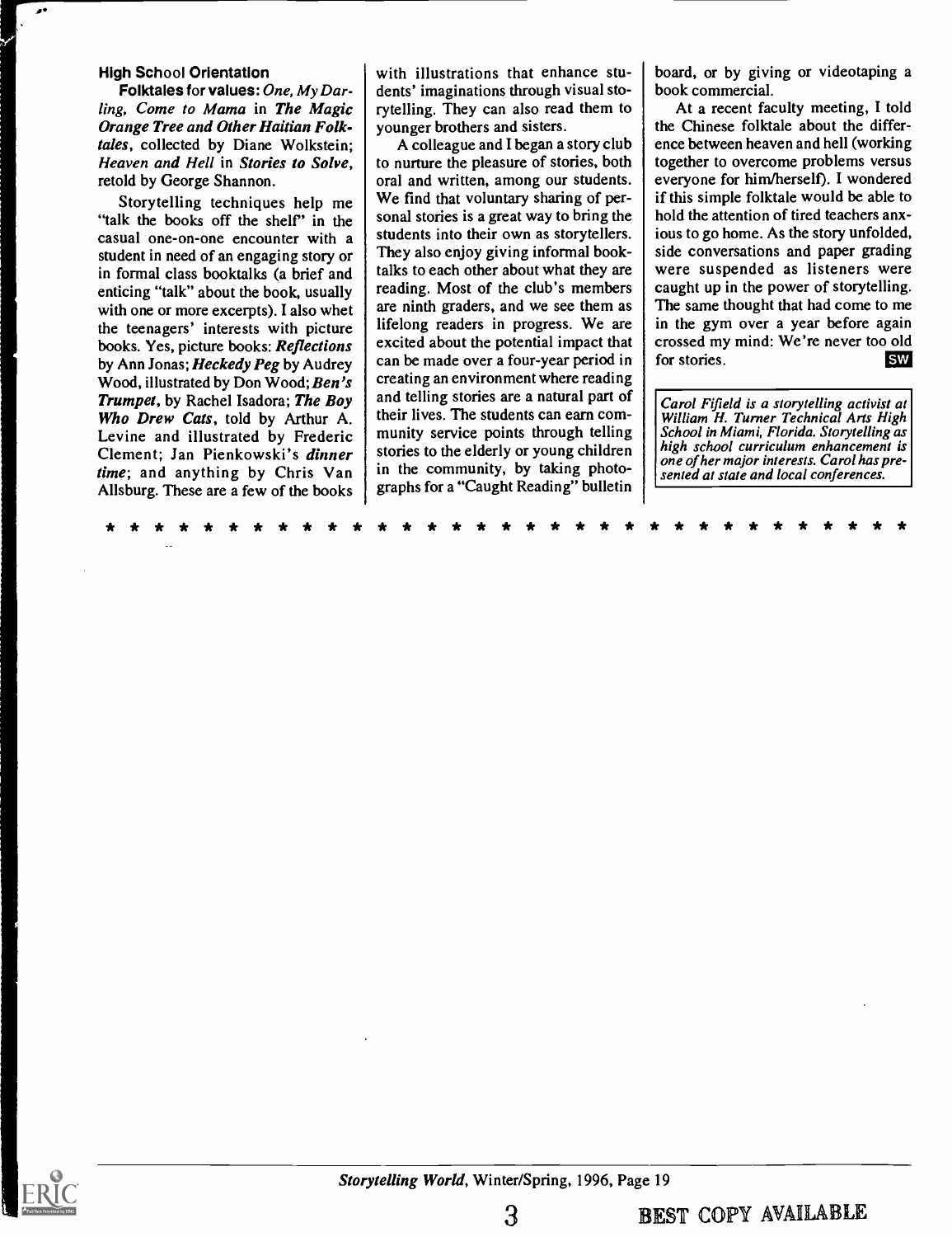$15806$ 



#### U.S. Department of Education



Office of Educational Research and Improvement (OERI) Educational Resources Information Center (ERIC)

# REPRODUCTION RELEASE

(Specific Document)

### I. DOCUMENT IDENTIFICATION:

| Title:<br>Hever Too Old for Stories (Taler of a High School |                               |
|-------------------------------------------------------------|-------------------------------|
|                                                             | and the formation of the same |
| <b>Corporate Source:</b>                                    | <b>Publication Date:</b>      |
| "Starytelling World" Win-Spr 1556                           |                               |
| <b>REPRODUCTION RELEASE:</b>                                |                               |

In order to disseminate as widely as possible timely and significant materials of interest to the educational community, documents announced in the monthly abstract journal of the ERIC system, Resources in Education (RIE), are usually made available to users in microfiche, reproduced paper copy, and electronic/optical media, and sold through the ERIC Document Reproduction Service (EDRS) or other ERIC vendors. Credit is given to the source of each document, and, if reproduction release is granted, one of the following notices is affixed to the document.

If permission is granted to reproduce and disseminate the identified document, please CHECK ONE of the following two options and sign at the bottom of the page.



Documents will be processed as indicated provided reproduction quality permits. If permission to reproduce is granted, but neither box is checked, documents will be processed at Level 1.

"I hereby grant to the Educational Resources Information Center (ERIC) nonexclusive permission to reproduce and disseminate this document as indicated above. Reproduction from the ERIC microfiche or electronic/optical media by persons other than ERIC employees and its system contractors requires permission from the copyright holder. Exception is made for non-profit reproduction by libraries and other service agencies to satisfy information needs of educators in response to discrete inquiries.'

| Sign<br>here $\rightarrow$<br>please | Signature:                 | Printed Name/Position/Title:                                 |  |
|--------------------------------------|----------------------------|--------------------------------------------------------------|--|
|                                      | Crganization/Address:      | FAX:<br>Telephone:<br>305<br>$\lambda$ 78                    |  |
|                                      | $FL$ 33255-82 <sup>U</sup> | E-Mail Address:<br>: Date:<br>$elc$ $\varpi$ mail. Firin edu |  |

(over)